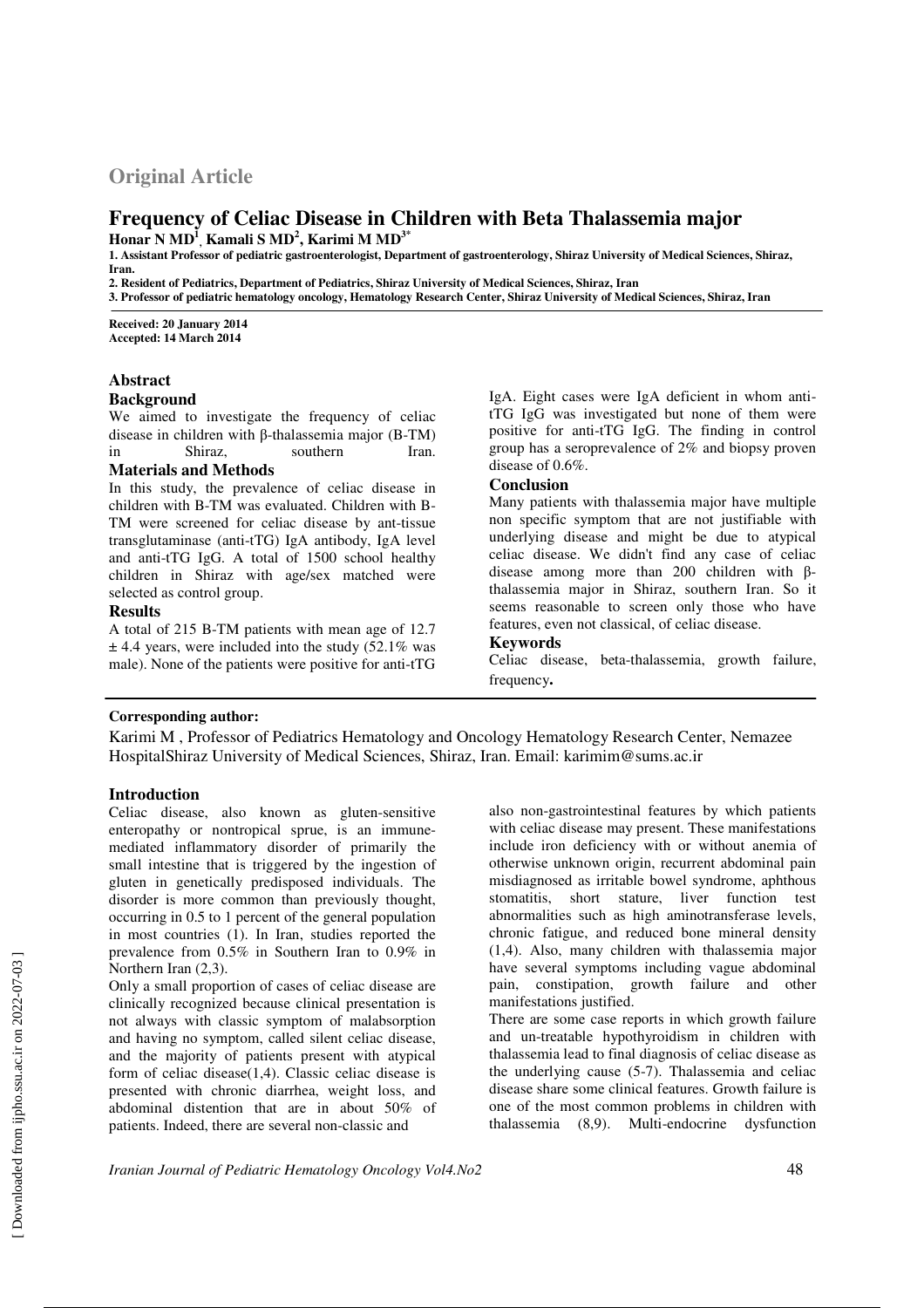including thyroid dysfunction, glucose intolerance and diabetes mellitus are common complication seen in patients with thalassemia (10, 11).

All of the mentioned problems are also common in celiac disease. Celiac disease is frequent in 4to33.6% of children with short stature, 2.4% of those with diabetes type 1, and 2to5% of those with hypothyroidism (12, 13). It is highly possible that such problems in children with thalassemia never be considered as celiac disease (14). The clinical presentation of celiac disease makes such an iceberg disease from which we only see the tip, while a majority of patients are un-diagnosed (15). Therefore, there are multiple similar symptoms in thalassemia major and celiac disease and recognition and treatment of celiac disease may improve survival of thalassemia major. There are only few case report about celiac disease in patients with beta thalassemia and this is the first case control study about celiac disease in large group of patients with beta thalassemia.

 These evidences lead us to conduct a case-control study in order to investigate whether the frequency of celiac disease among children with β-thalassemia is higher compared with control group.

#### **Materials and Methods**

This case-control study was conducted on children with β-thalassemia major (B-TM) referring to thalassemia clinics affiliated to Shiraz University of Medical Sciences, southern IRAN during first 6 month of 2012. A control group from the general population was recruited for comparison, so 1500 school healthy age/sex matched individuals (825 male/675 female; mean age $9.5 \pm 1.3$  years) were selected as control group from Shiraz, southern Iran. All the children with β-thalassemia major less than 18 years old were included and there were no specific exclusion criteria other than not willing to participate in the study. The diagnosis of B-TM was based on complete blood count and hemoglobin electrophoresis .All the patients were blood transfusion dependent. The study was approved by the Ethics Committee of Shiraz University of Medical Sciences and informed consent was obtained from parents.

All demographic data of the patients which were studied include age and gender, anthropometric data such as weight, height, body mass index (BMI) and gastrointestinal symptoms associated with celiac disease such as chronic diarrhea, constipation, abdominal pain, loss of appetite, weight loss, and vomiting. Patients were tested for complete blood count, IgA level, and anti-tissue transglutaminase (tTG) IgA. If the patient were IgA deficient, anti-tTG IgG used to be tested in the patient. Serologic tests were performed with human recombinant enzymelinked immunosorbant assay (ELISA) method using a commercial available kit; (ORGENTEC Diagnos tiKa GmbH, Mainz, Deutschland). For anti-tTG antibody, the upper limit of the normal range (cut-off value), as determined by the manufacturer was 10 U/mL. In our study, upper endoscopy with Pentax endoscope (EPM- 3300; EG 2940 scope) and duodenal biopsy were performed in patients with abnormal serologic results. Collected data were analyzed using the SPSS version 16.0 (SPSS Inc., Chicago, IL, USA). Data were presented as mean ± SD or number (%). We used chi-square test for comparison. P-value less than 0.05 were considered significant.

### **Results**

A total of 215 B-TM patients with mean age of 12.7  $\pm$  4.4 years, including 52.1% male were selected into the study. Twenty five of patients were not willing to participate in this study. Demographic data and anthropometric characteristics are presented in Table I. Frequency of celiac disease associated symptoms among patients is presented in Table II. The most common symptom was constipation followed by abdominal pain. Hematology and serology tests' results are shown in Table III. According to the serologic tests, none of the patients were positive for anti-tTG IgA. Eight cases were IgA deficient in whom anti-tTG IgG was investigated but none of them were positive for anti-tTG IgG. In control group,2% of subjects had positive anti-tTG IgA and the prevalence of biopsy proven celiac disease was 0.6% . According to this study ,the prevalence of serology positive and biopsy proven celiac disease in thalassemia major were not higher than control group, respectively (0.069,0.053).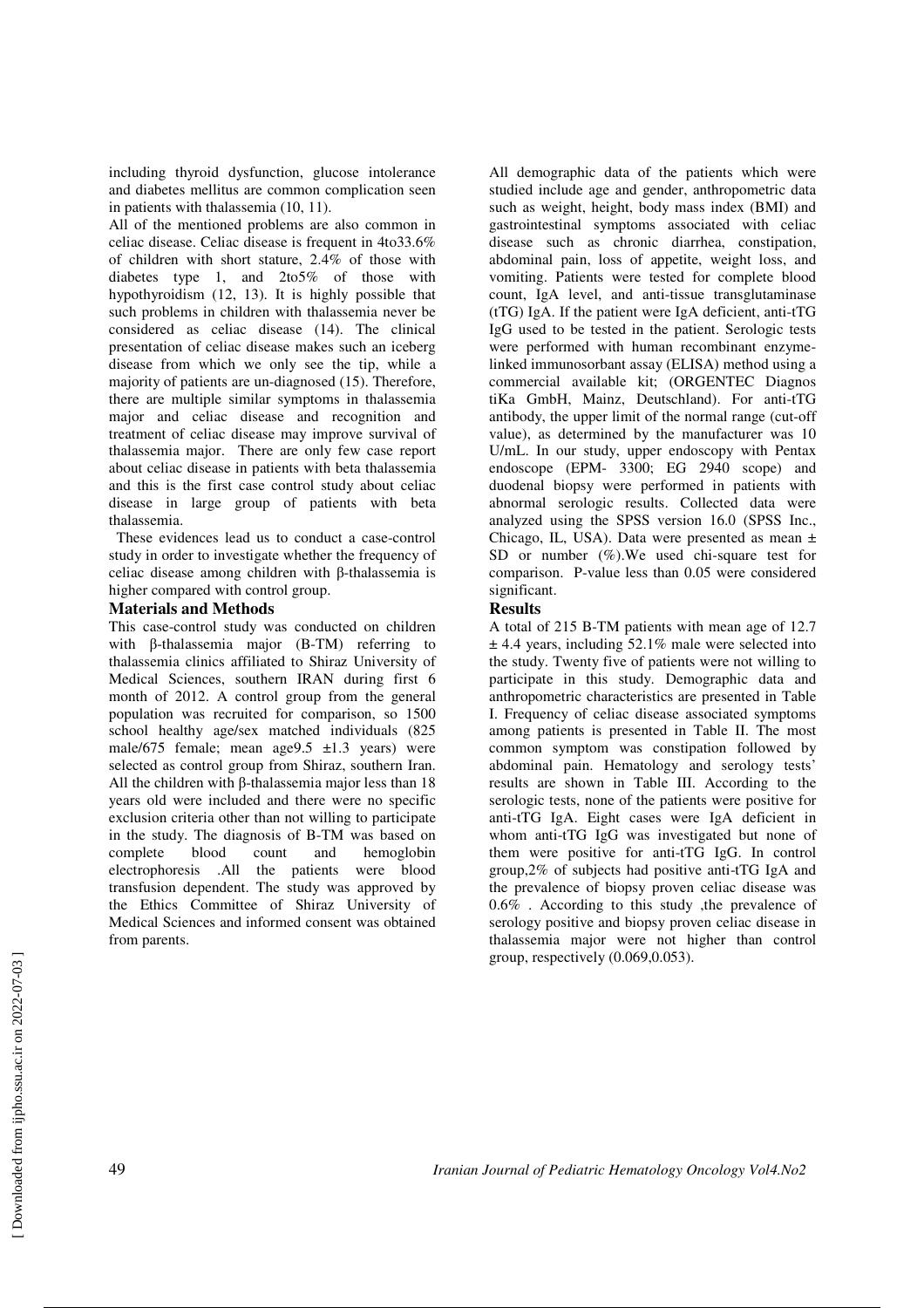|                | <b>Number</b> | Percent $(\% )$ |                |           |
|----------------|---------------|-----------------|----------------|-----------|
| Gender, F/M    | 103/112       | 47.9/52.1       |                |           |
|                | Min.          | Max.            | Mean           | <b>SD</b> |
| Age, year      | $\mathbf{1}$  | 18              | 12.7           | 4.4       |
| weight, kg     | 6             | 67              | 35.0           | 13.6      |
| Zscore(weight) | $-2.13$       | 2.33            | $\overline{0}$ | 1.00      |
| Height, cm     | 70            | 175             | 139.3          | 20.2      |
| Zscore(Height) | $-3.43$       | 1.75            | $\theta$       | 1.00      |
| BMI, $kg/m2$   | 7.7           | 36.9            | 17.2           | 3.6       |
| Zscore(BMI)    | $-2.62$       | 5.42            | $\overline{0}$ | 1.00      |

*Tabel I: Demographic and anthropometric characteristics in patient with B-thalassemia major* 

*Tabel II: Frequency of celiac disease associated symptoms in patient with B-thalassemia major* 

|                    | <b>Number</b>  | Percent $(\% )$ |
|--------------------|----------------|-----------------|
| Chronic diarrhea   | $\theta$       | $\Omega$        |
| Abdominal pain     | 11             | 5.1             |
| Loss of appetite   | 7              | 3.3             |
| <b>Weight loss</b> | 6              | 2.8             |
| <b>Vomiting</b>    | $\overline{7}$ | 3.3             |
| Constipation       | 16             | 7.4             |

*Tabel III: Blood test and serologic tests in patient with B-thalassemia major* 

|                            | Min. | Max.  | <b>Mean</b> | <b>SD</b> |
|----------------------------|------|-------|-------------|-----------|
| White blood count          | 3200 | 19500 | 6435        | 2197      |
| Hemoglobin                 | 5.80 | 11.20 | 8.66        | 0.99      |
| Mean corpuscular<br>volume | 69   | 98    | 79.0        | 4.9       |
| <b>IgA</b> level           | 0.20 | 7.44  | 2.26        | 1.26      |
| Anti-tTG IgA               | 0.00 | 3.52  | 0.92        | 0.68      |

*Iranian Journal of Pediatric Hematology Oncology Vol4.No2* 50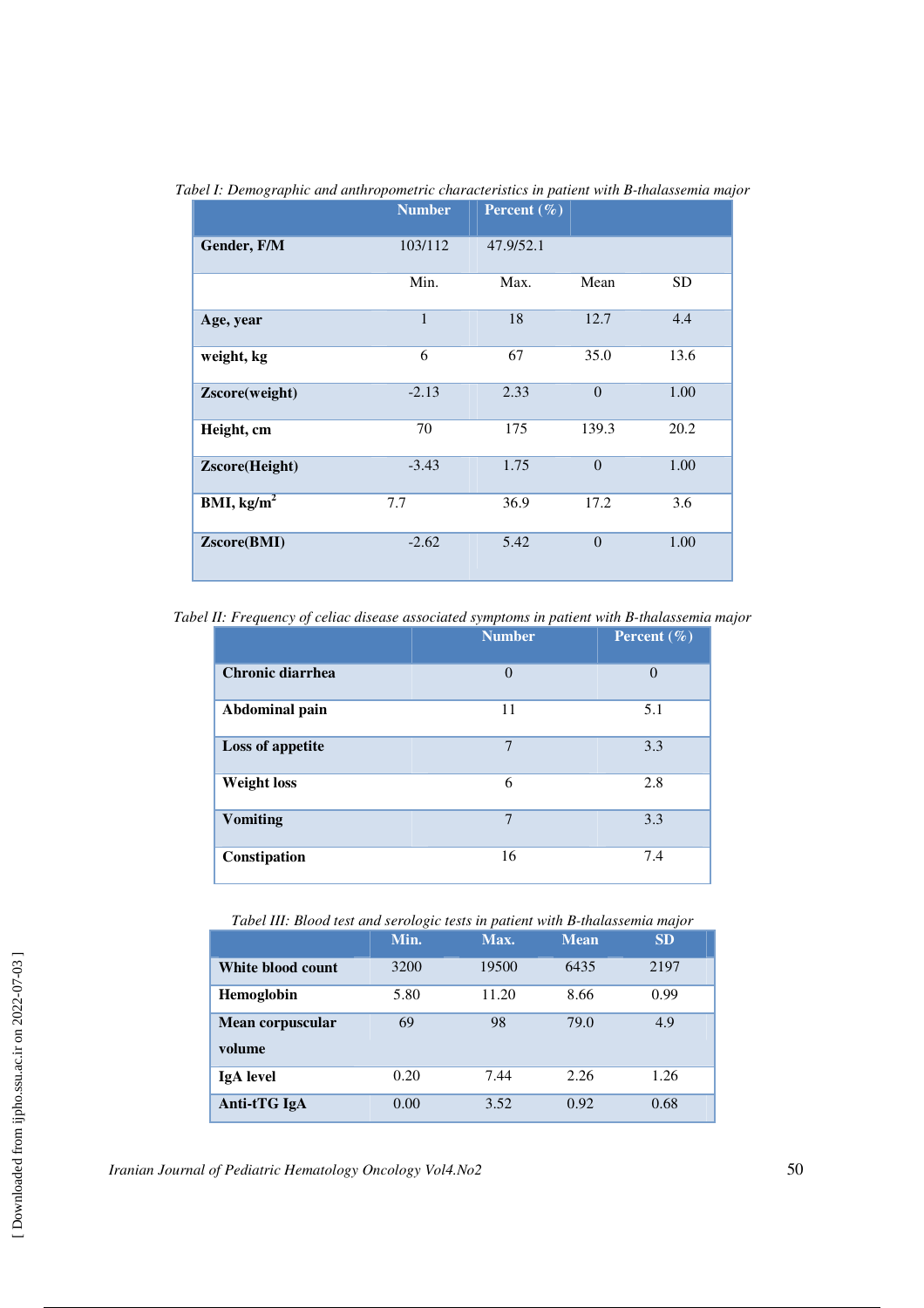### **Discussion**

The spectrum of clinical manifestation of celiac disease is variable and can present with atypical manifestations. Based on some common features between

β-thalassemia major and celiac disease such as growth failure and association with endocrine abnormalities and also based on some available case reports, maybe there is a correlation between two diseases in this study, in which we investigated the frequency of celiac disease among children with βthalassemia major. We found no case of celiac disease among more than 200 children with βthalassemia major. The control group in 1500 school children in the same area showed seroprevalence of 2% and biopsy proven disease of 0.6% (2). Therefore, comparing to this studies, our sample size is enough to show that the frequency of celiac disease in children with β-thalassemia of our population is not higher than those in the general population.

The only reported association between β-thalassemia and celiac disease came from three case reports in the whole literatures. In all of these three cases, there has been a clue by which the clinician has looked for celiac disease. One case suffered from growth failure (6), one from anorexia, arrest of weight gain and low stature (7) and the other from a hypothyroidism not responding to treatments (5). According to these case reports and also findings of our study, it is not worthwhile to routinely screen all children with βthalassemia for celiac disease, but it still seems reasonable to screen those who have features, even not classical, of celiac disease.

Although none of the patients in our study have positive serology for celiac disease, we cannot conclude that none of them have celiac disease. Several studies have shown that anti-tTG IgA test has limited sensitivity when there is minimal pathological change in the small intestine (16). Emami and colleagues in Isfahan screened patients with typical and atypical symptoms of celiac disease by serological tests and also performed small intestinal biopsy in those with symptoms highly suggestive of celiac disease even in the absence of positive serology. They had found overall sensitivity and specificity of IgA anti-tTG antibody as 38% and 98%, respectively (16). These results were confirmed in another study by Saneian and colleagues on children in Isfahan. They found limited accuracy of the anti-tTG IgA test with 44.4% sensitivity and 100% specificity(17). Therefore, if the patient has symptoms or features highly suggestive of celiac disease, precise evaluations are warranted for diagnosing or ruling out the disease. In such patient, a

genetic test for HLA-DQ2 and HLA-DQ8 would be invaluable because such test has a high negative

predictive value, which means that the disease is very unlikely to develop in persons who are negative for both HLA-DQ2 and HLA-DQ8 (18).

#### **Conclusion**

In conclusion, there was no association between βthalassemia major and celiac disease in our study. Based on this result we could not suggest routine screening test for celiac disease in all children with βthalassemia major. However in children with any symptoms or features suggestive of classic or non classic celiac disease, more work up are recommended.

#### **Acknowledgements**

This thesis is supported by deputy dean of School of Medicine based on research project number 90-01-01-2895 of Samaneh Kamali, dated March 21, 2011 and sponsored by deputy chancellor of Shiraz University of Medical Sciences. We thank Shirin Parand at the Hematology Research Center for improving the use of English in the manuscript.

### **Conflict of interest**

All authors declare that they have no conflict of interest.

#### **References**

1.Fasano A, Catassi C. Clinical practice. Celiac disease. N Engl J Med 2012;367(25):2419-26.

2. Dehghani SM, Haghighat M, Mobayen A,et al. Prevalence of celiac disease in healthy Iranian school children. Ann Saudi Med. 2013;33(2):159-61.

3.Rostami Nejad M, Rostami K, Emami MH, et al. Epidemiology of Celiac Disease in Iran: A Review. Middle East Journal of Digestive Diseases 2011;3(1):5-12.

4.Tack GJ, Verbeek WH, Schreurs MW, et al. The spectrum of celiac disease: epidemiology, clinical aspects and treatment. Nat Rev GastroenterolHepatol. 2010;7(4):204-13

5.Acquaviva A1, Municchi G, Marconcini S, D'Ambrosio A, Morgese G. Celiac disease in a patient with beta-thalassemia major. J Pediatr Gastroenterol Nutr 2003;36(4):489-91.

6.Parakh A1, Sudha S, Dubey AP, Gupta A. Celiac disease in a child with beta-thalassemia major: a need for improved screening and awareness. J Pediatr Hematol Oncol 2008;30(12):913-4.

7.Mangiagli A, Campisi S. Celiac disease associated with major thalassemia. A case report. Minerva Pediatr 1996;48(9):401-5.

8.Moayeri H, Oloomi Z. Prevalence of growth and puberty failure with respect to growth hormone and

 [\[ Downloaded from ijpho.ssu.ac.ir on 2022](http://ijpho.ssu.ac.ir/article-1-160-en.html)-07-03 ]